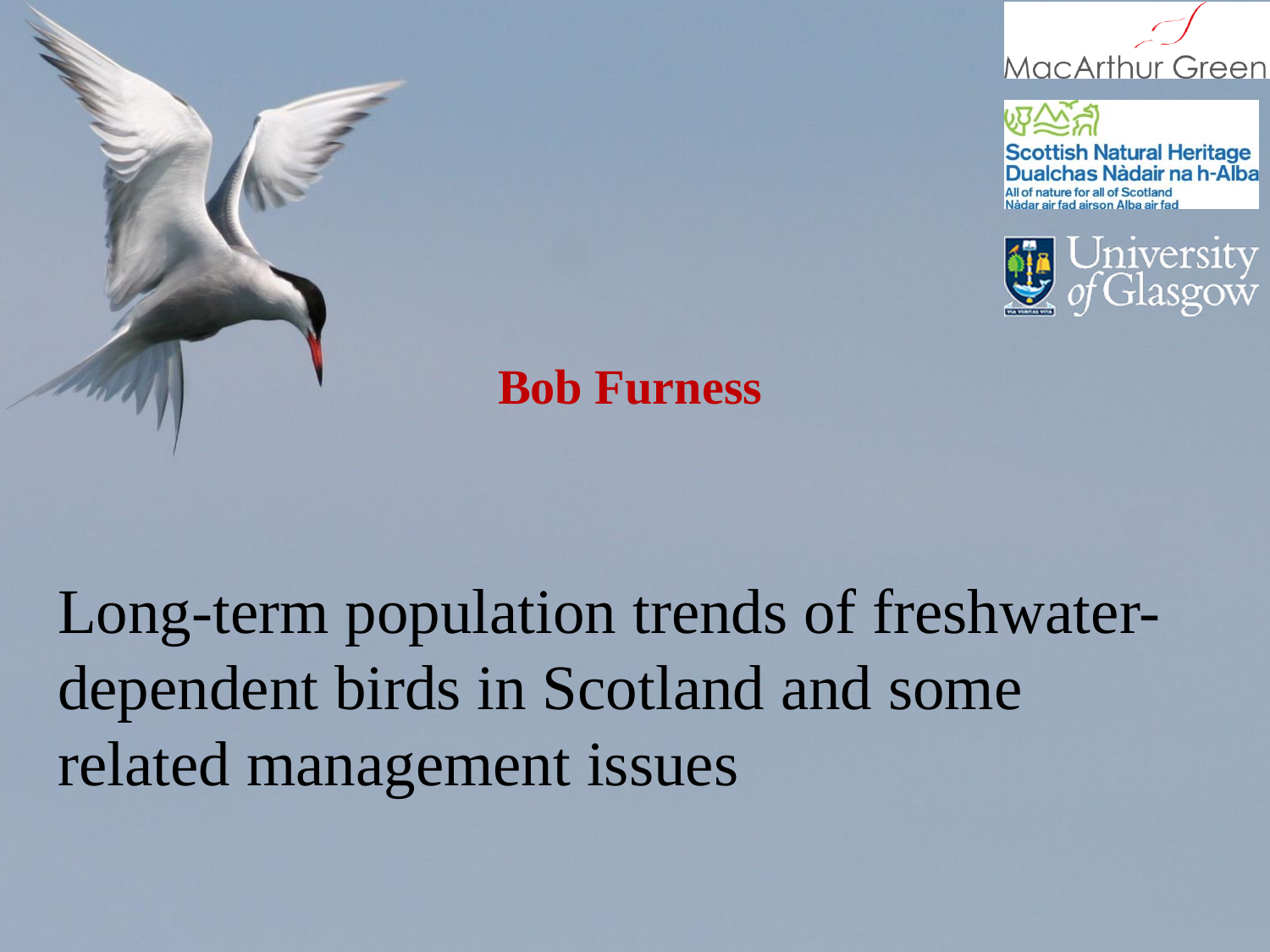## Background

- 58 species of birds in Scotland are primarily associated with freshwater habitats during at least part of the year:
- Ducks, geese and swans to bearded reedling;
- BoCC4 lists their conservation status in UK with 10 red, 30 amber, 16 green, 2 unlisted\*;
- Red listed species are: White-fronted goose, pochard, common scoter, Slavonian grebe, white-tailed eagle, nonbreeding hen harrier, ringed plover, black-tailed godwit, red-necked phalarope, grey wagtail.

\*Canada goose, mandarin duck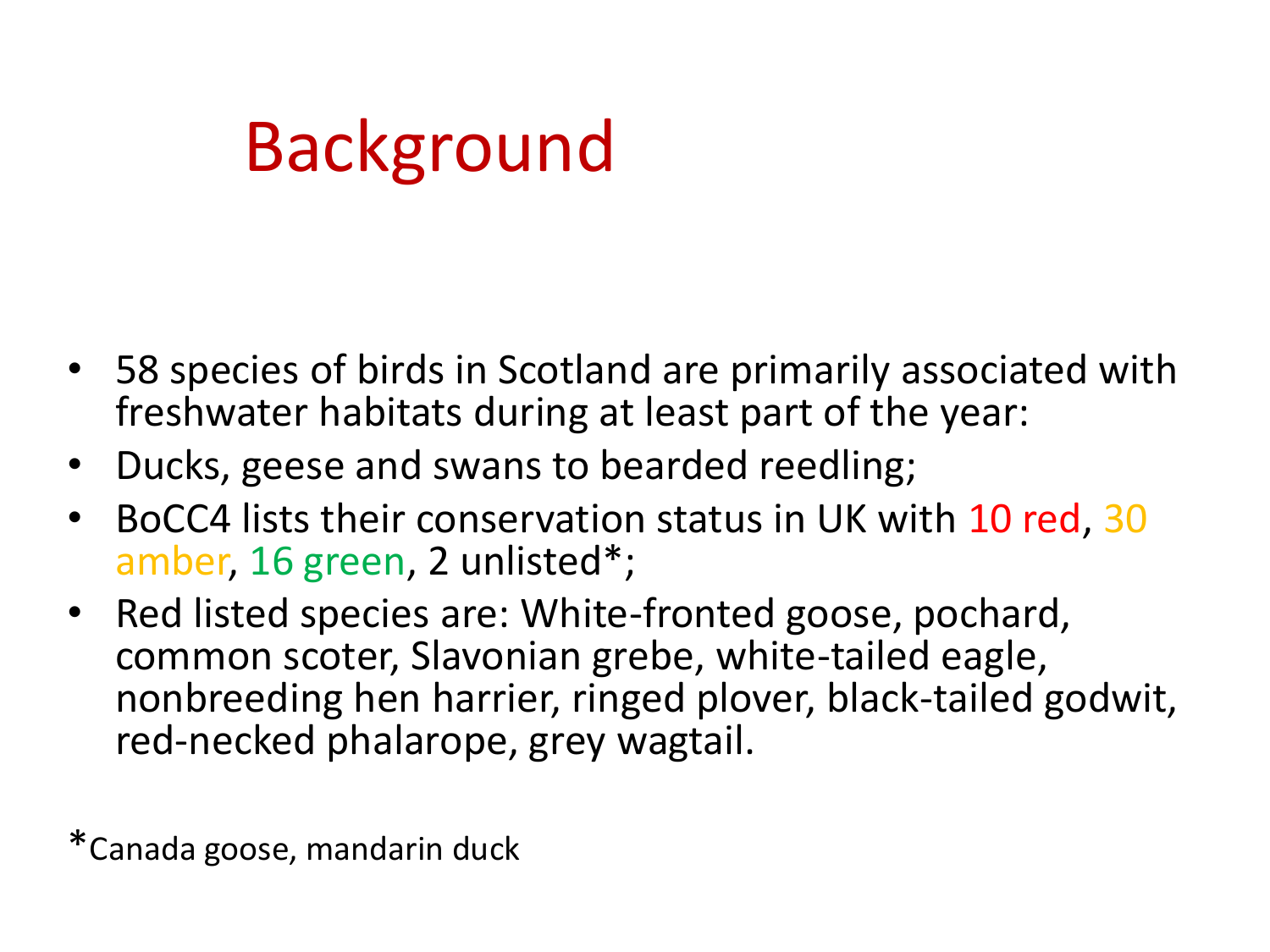# Special Protection Areas

- Loch Leven 9 species
- Caithness & Sutherland Peatlands 6 species
- River Spey & Insh Marshes 4 species
- Caithness Lochs 3 species
- Slavonian grebe 60% of GB breeding population breeds in Scottish SPA sites (and black-throated diver)
- White-fronted goose 42% of GB wintering population occurs in Scottish SPA sites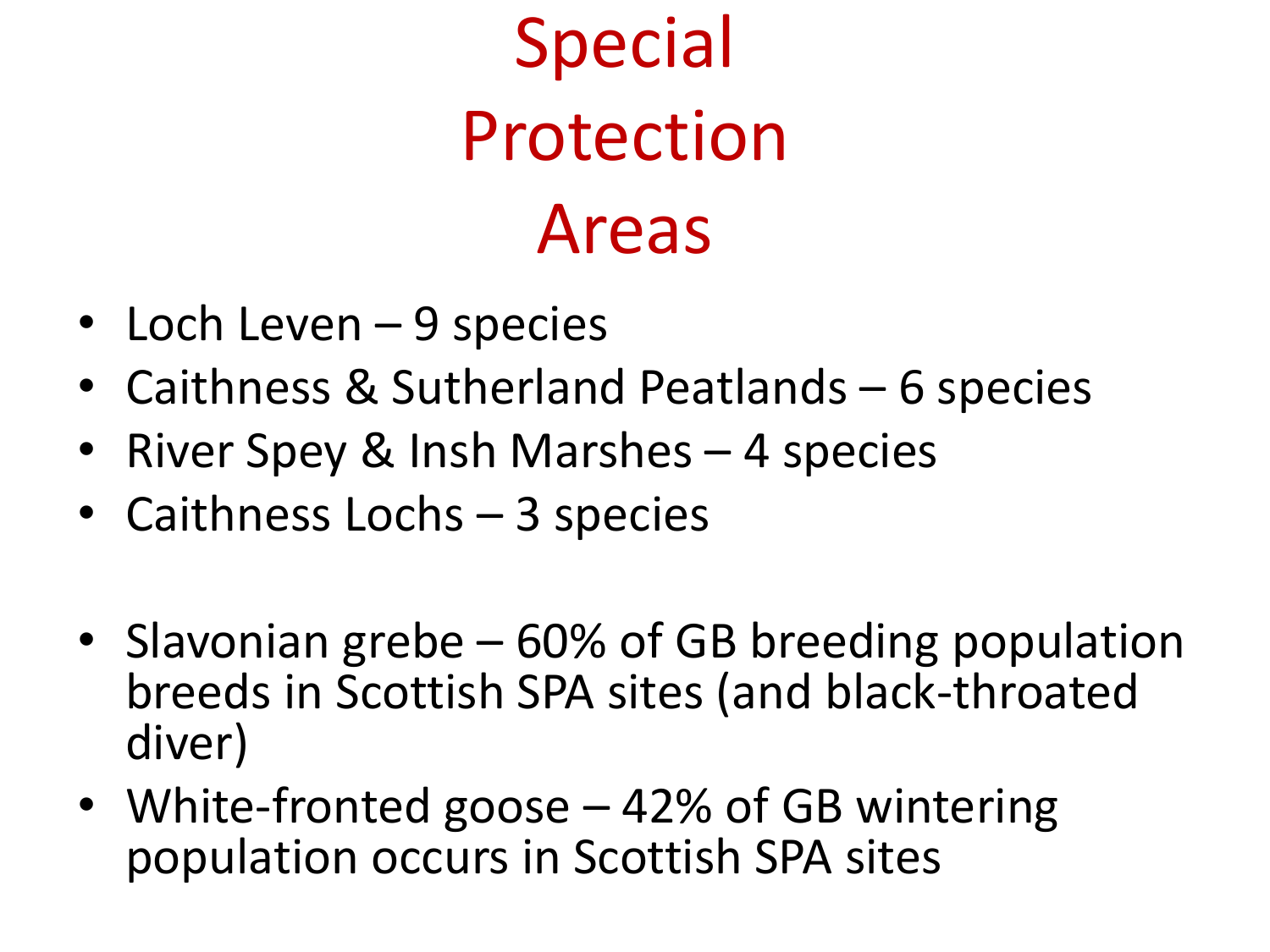# Red-necked phalarope

- Rare breeding species (mainly Shetland);
- Geolocator tag showed bird flew from Shetland to Canada to Central America to Peru and wintered off coast of Peru then returned to Shetland by the same route;
- Birds breeding in Sweden winter in Arabian Sea.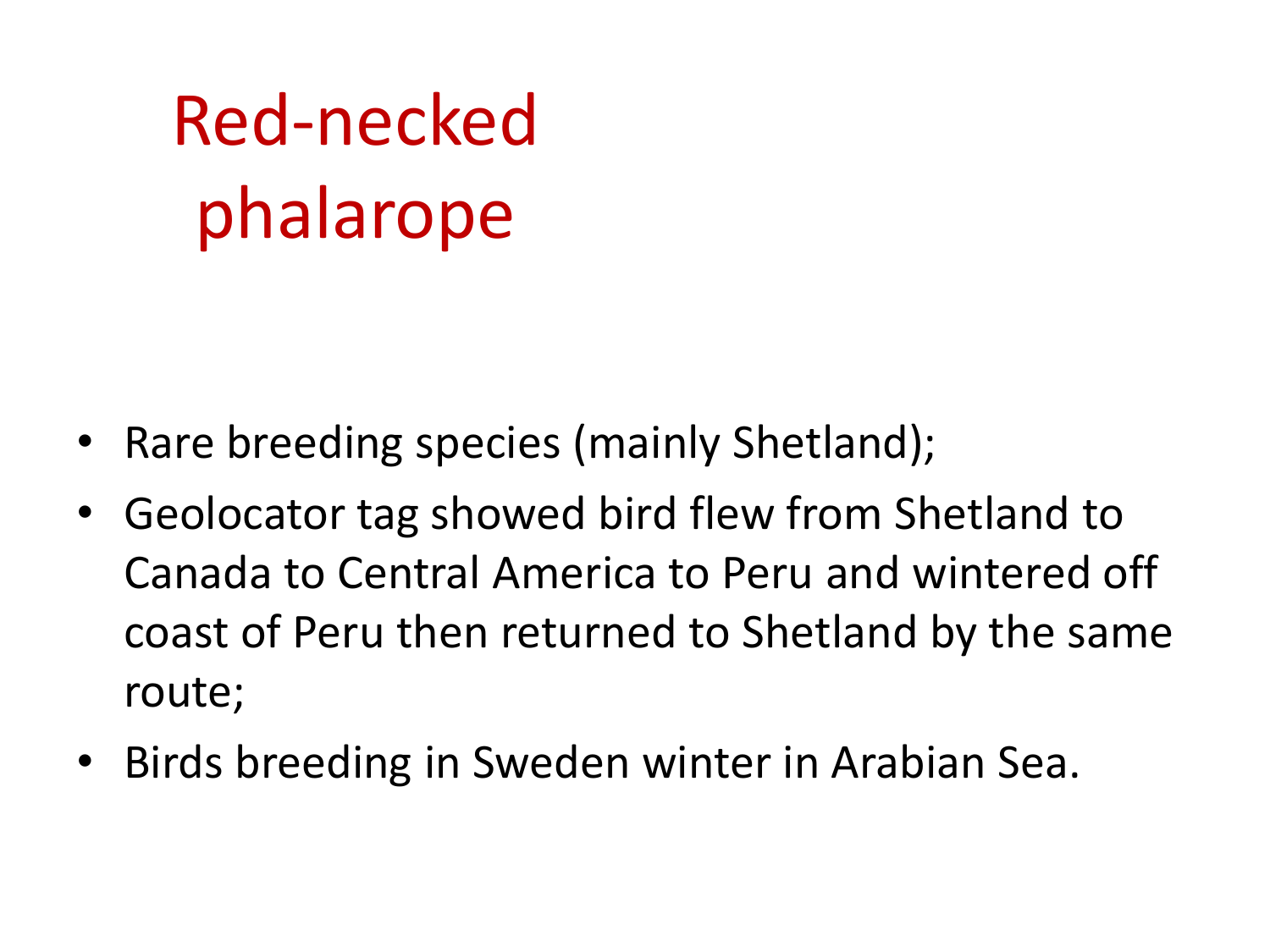## Kingfisher

- 330-450 pairs in Scotland;
- Distributed on most rivers across mainland Scotland south of the Great Glen;
- High concentrations breeding on Clyde rivers such as Cart and Kelvin with up to 1 pair/km;
- Apparently increasing (but cold winters may reduce numbers);
- An indicator of clean water.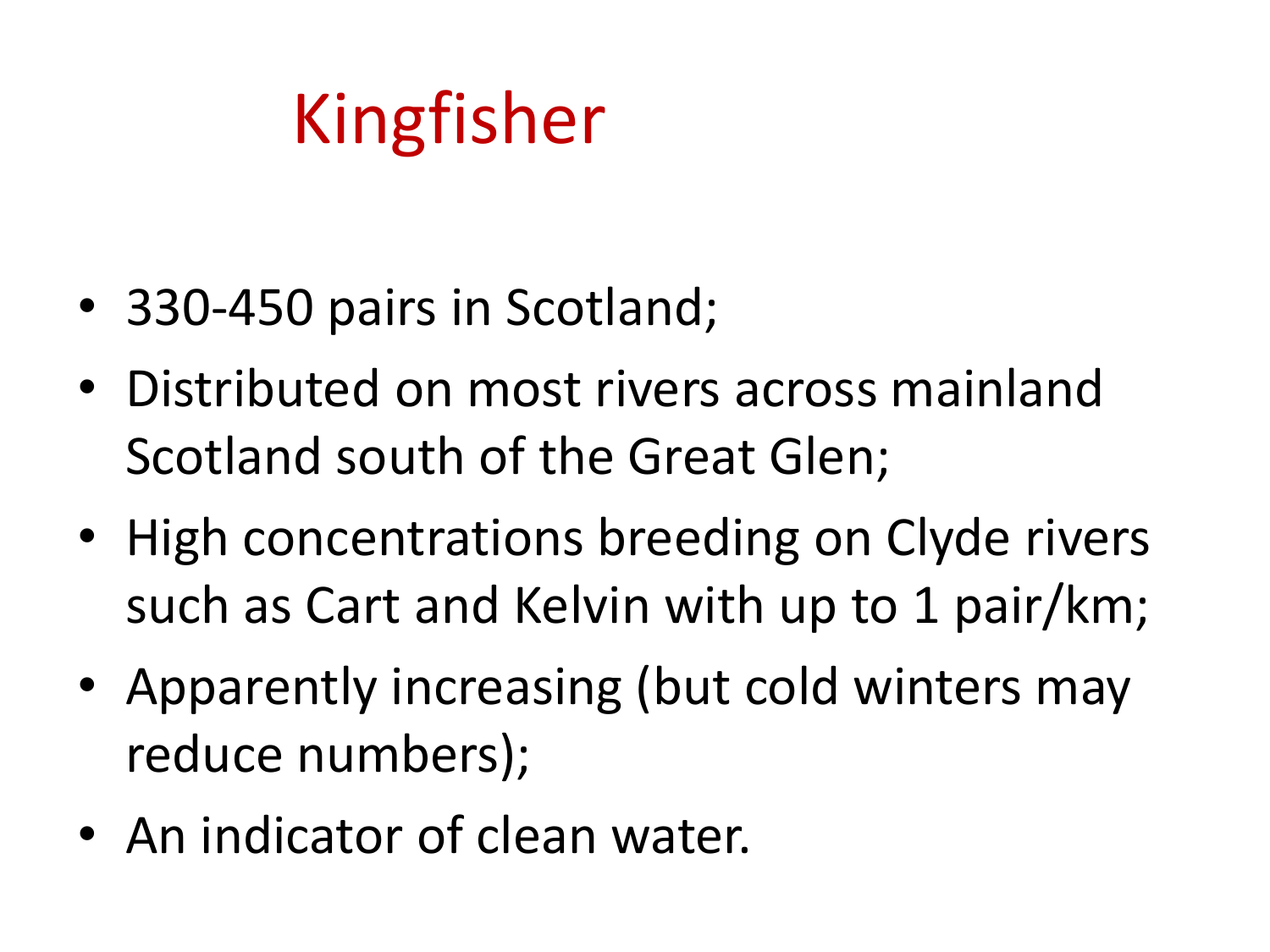## Grey wagtail

- 6,000-17,500 pairs in Scotland;
- Distributed on most rivers across mainland Scotland and inner Hebrides;
- Has moved from green to amber to red listing;
- Red listing is based on declining breeding and declining winter numbers and reduction in breeding range; reasons unknown.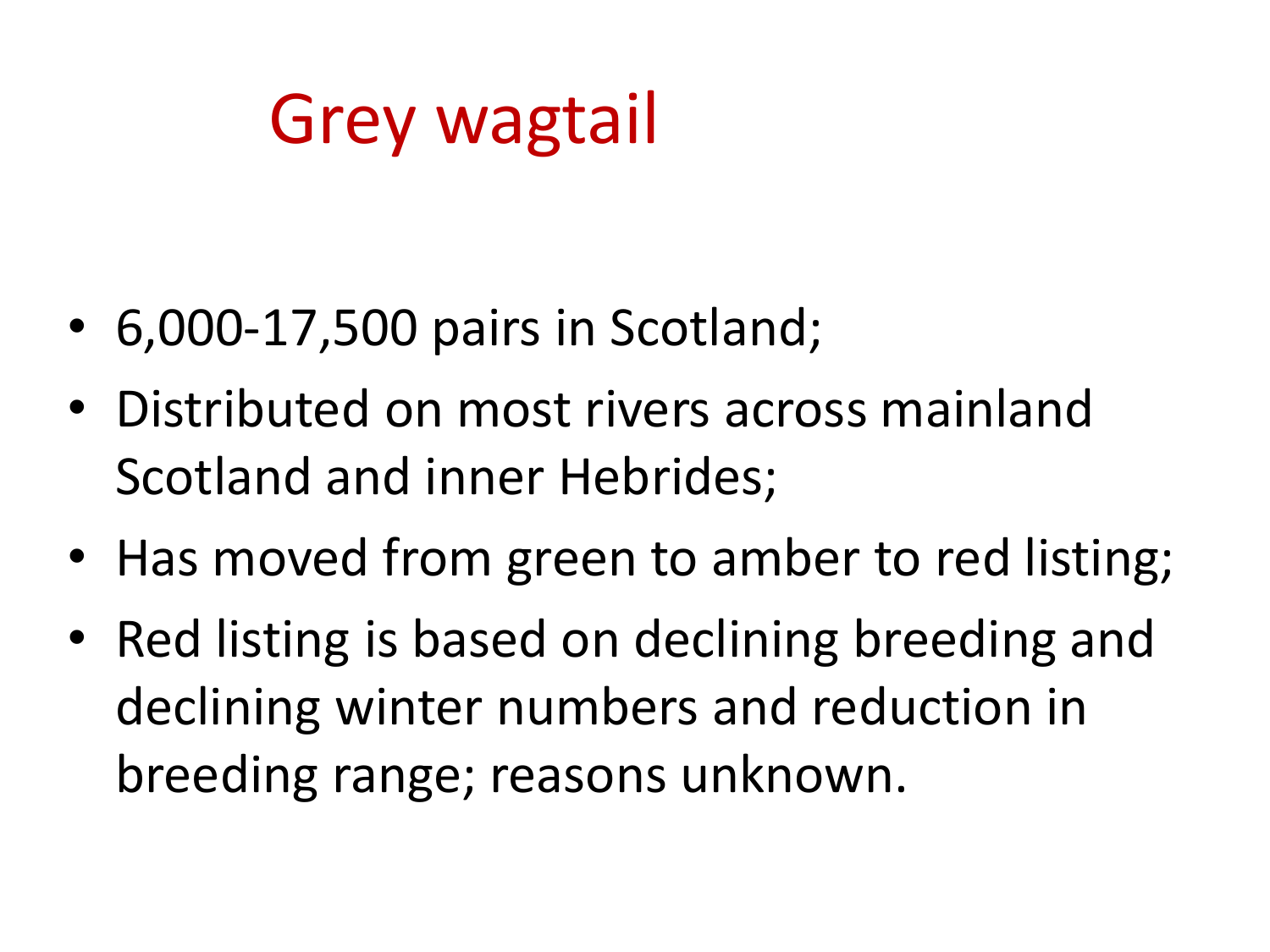## **Dipper**

- 10,000-15,000 pairs in Scotland;
- Distributed on most rivers across mainland Scotland, inner and outer Hebrides;
- Decreases in cold winters, but no long-term trend in numbers;
- Higher densities on streams with higher alkalinity (more stream invertebrates);
- Breeds early, before freshwater invertebrates emerge as adults;
- Winter communal roosts under bridges.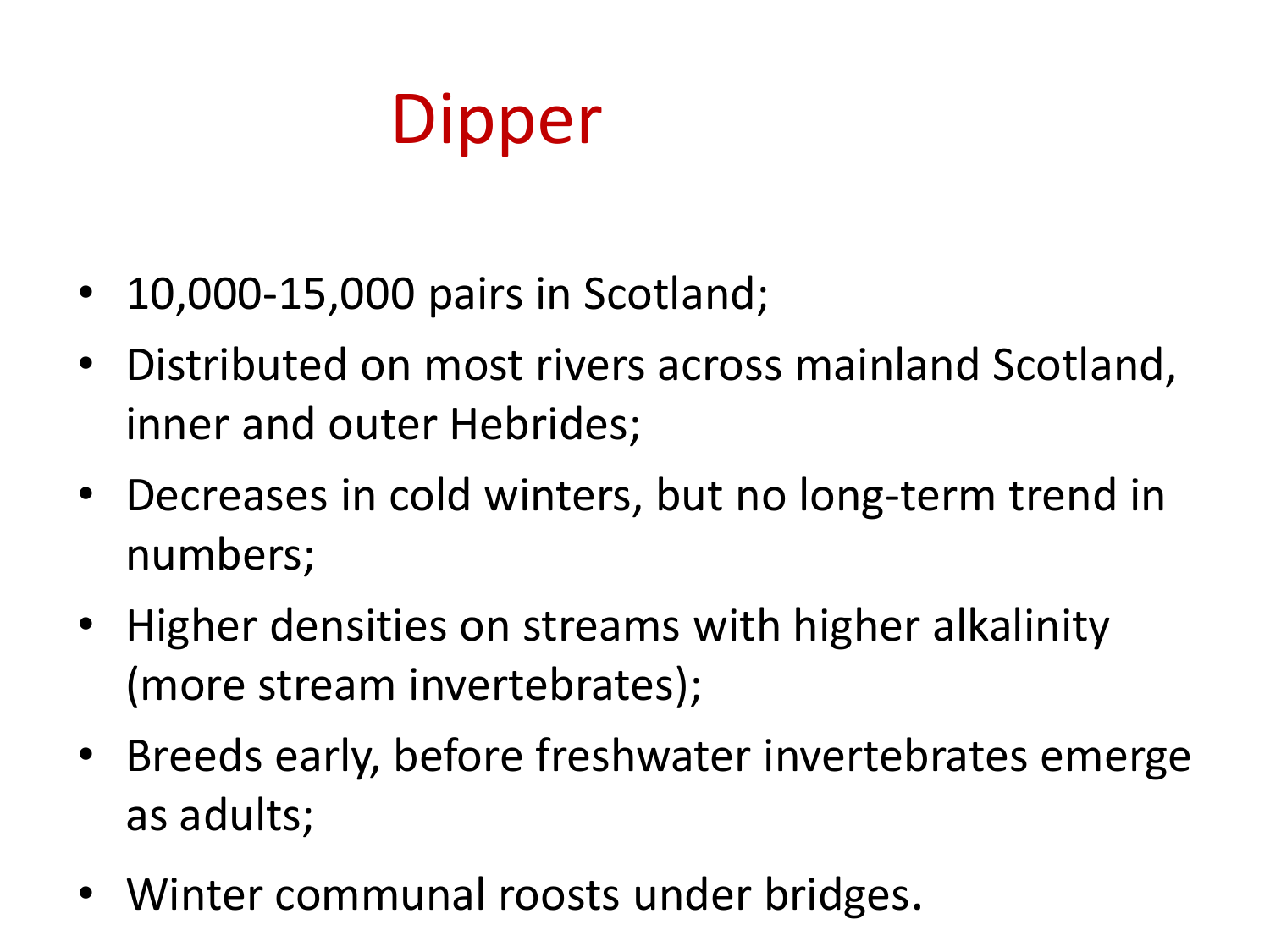## Goosander

- 2,000-3,000 pairs in Scotland (2 to 5% of European population);
- First colonized Scotland around 1860-1870, probably by migrants from Scandinavia, then spread – most rivers colonized by 1950s;
- Numbers probably stable since 1980s, but has spread into England and Wales;
- Nest in holes in riverside trees, laying 8-11 eggs in March-May; males leave females to incubate and rear ducklings;
- Some females from England and Wales migrate to Scotland to moult in July-August;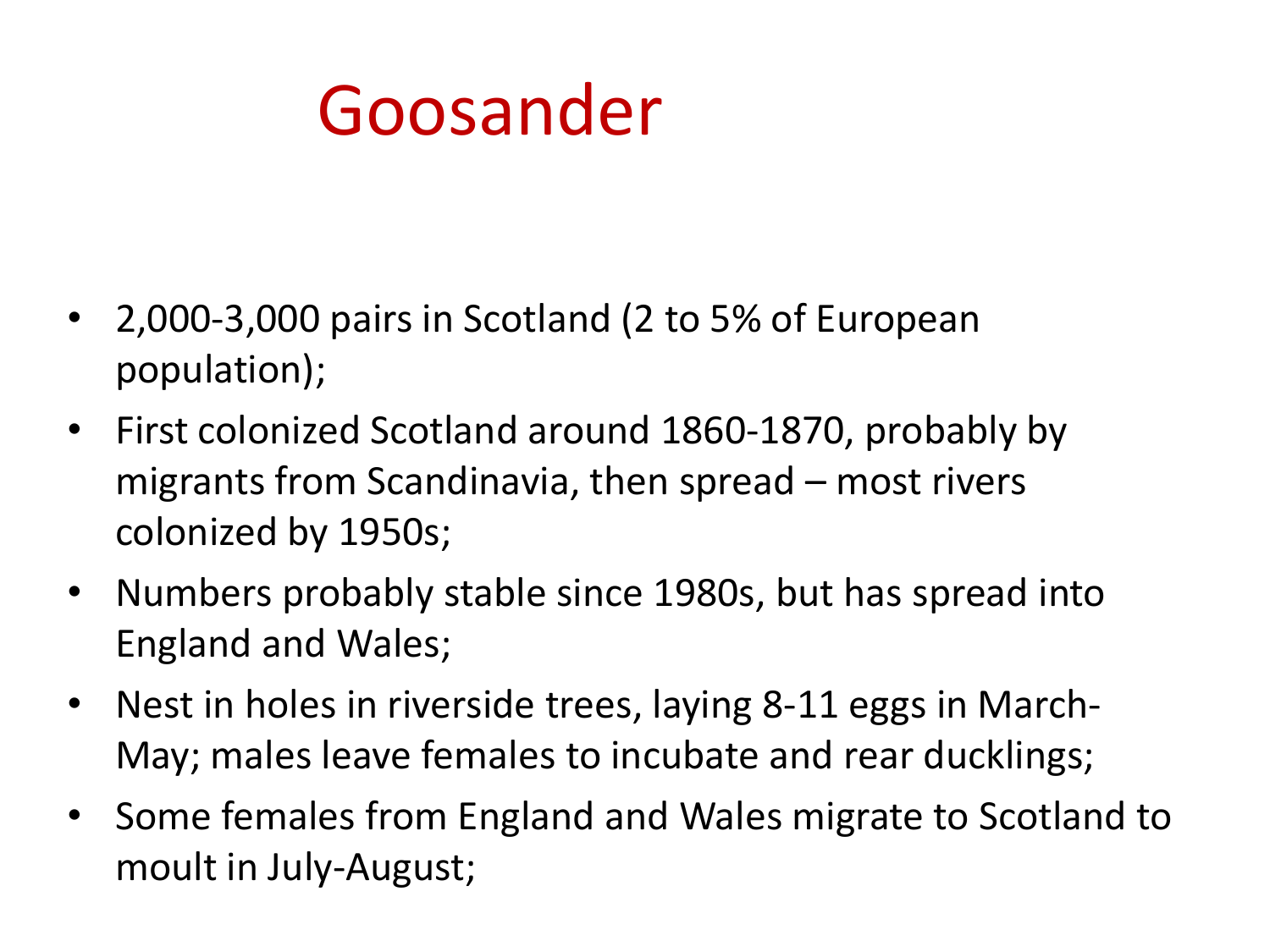### Goosander

- Little evidence of continental goosanders migrating to winter in Scotland but probably some do;
- For several years in 1980s over 2,000 goosanders wintered in inner Beauly Firth, feeding on sprats, but that sprat stock disappeared, as did goosanders;
- Scottish males gather in May then migrate to north Norway (Tana) to moult (flightless), returning in Oct-Dec; might reflect Scandinavian origin of population;
- Goosanders feed on wide variety of fish of 4-12 cm, including juvenile salmon;
- Aggregations of goosanders and cormorants occur at river estuaries in spring to intercept smolt run.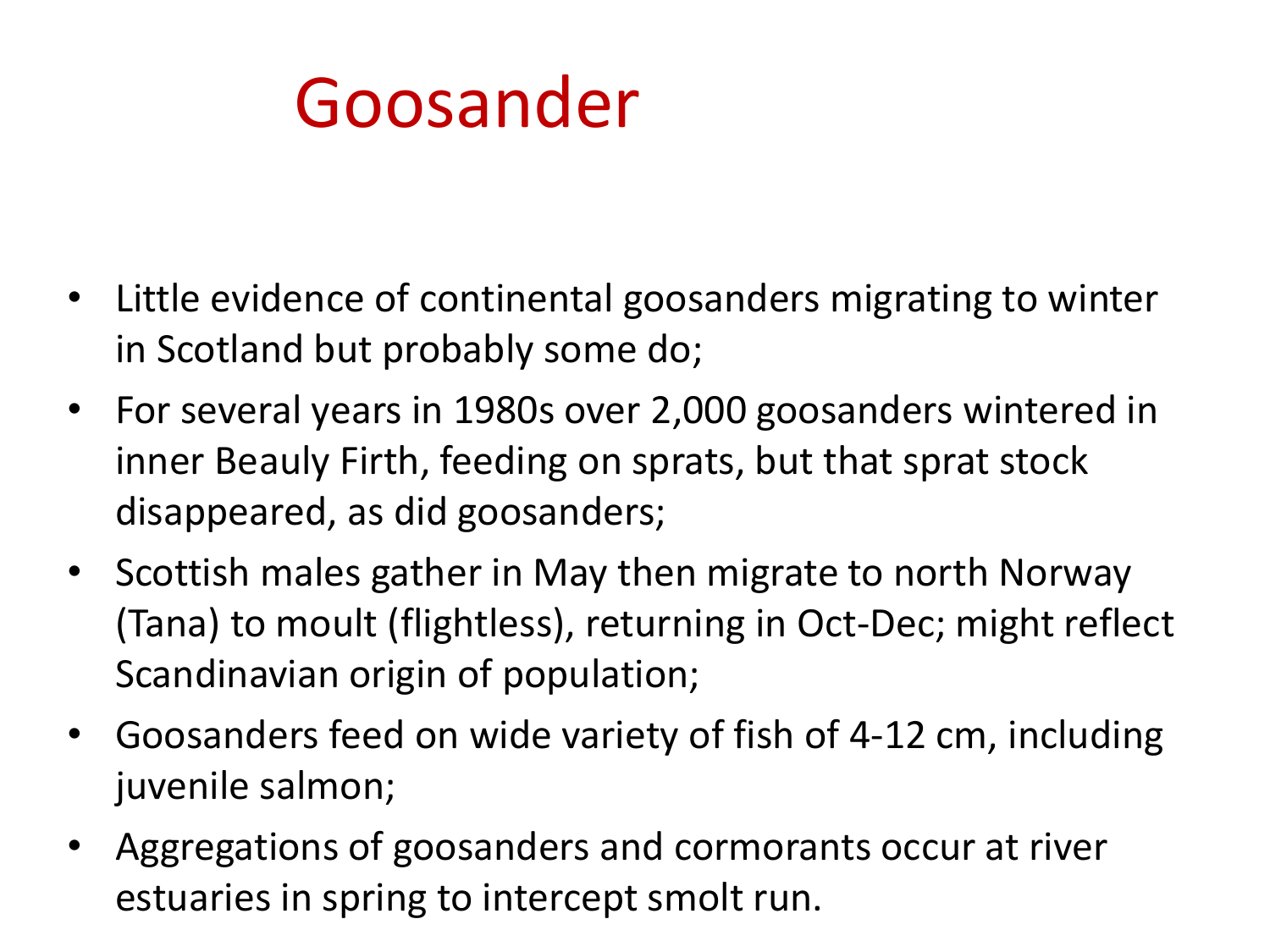## Greenland white-fronted goose

- 16,000 winter in Scotland (65% of world population) and numbers are declining – despite SPA designations;
- Main sites in Islay, Kintyre, Coll, Tiree, Solway, Caithness, Orkney, Loch Lomond;
- Evidence of much reduced breeding success (age ratio in winter and satellite tracking data);
- (Were) shot in Greenland and Iceland, but main threat seems to be Canada geese colonizing west Greenland breeding grounds;
- Major freshwater roost sites designated SPAs.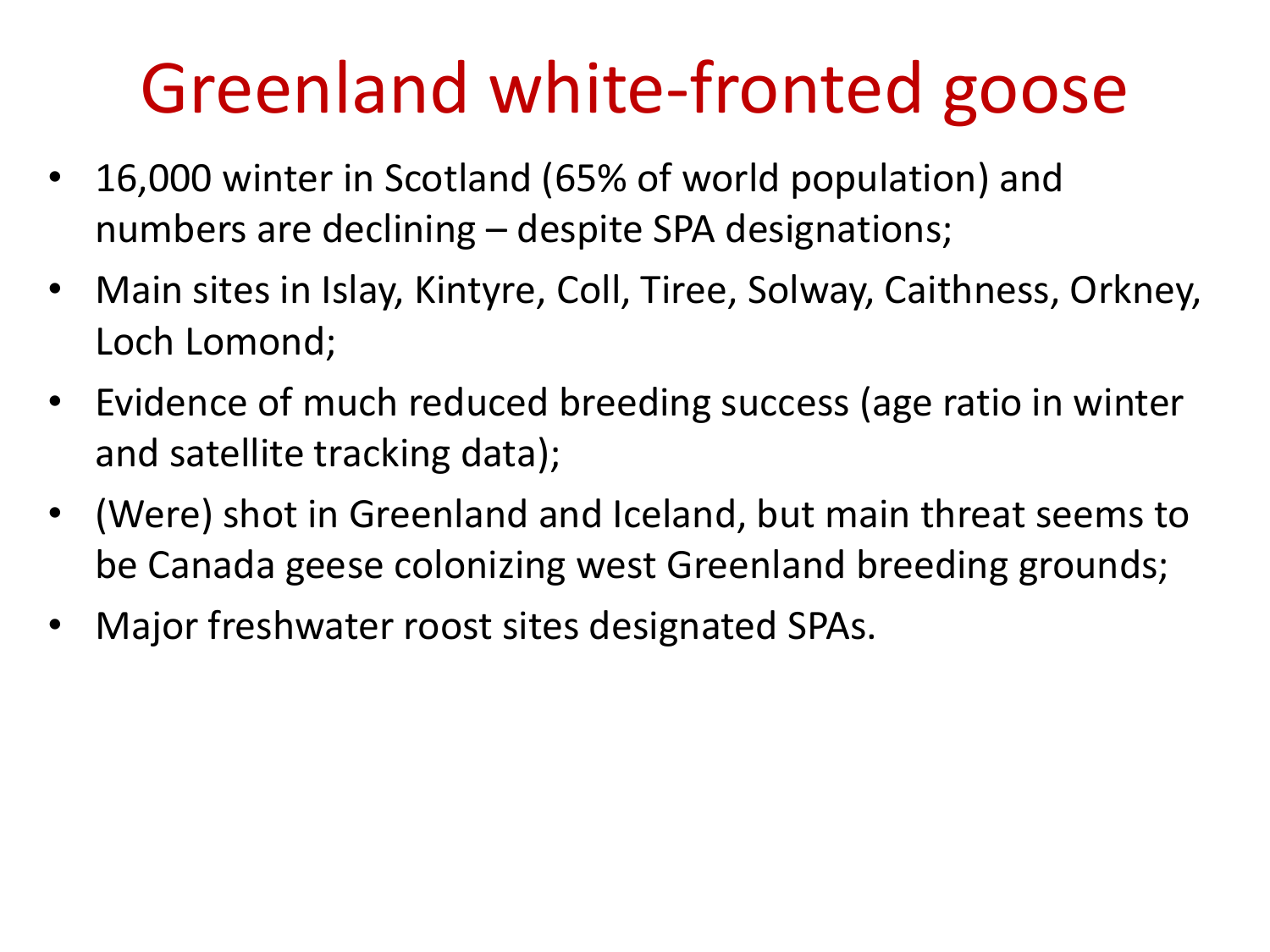#### New species arriving: climate change

Little egret Glossy ibis

Both spreading into Scottish wetlands; Partly response to warmer conditions here Partly response to drying of Mediterranean wetlands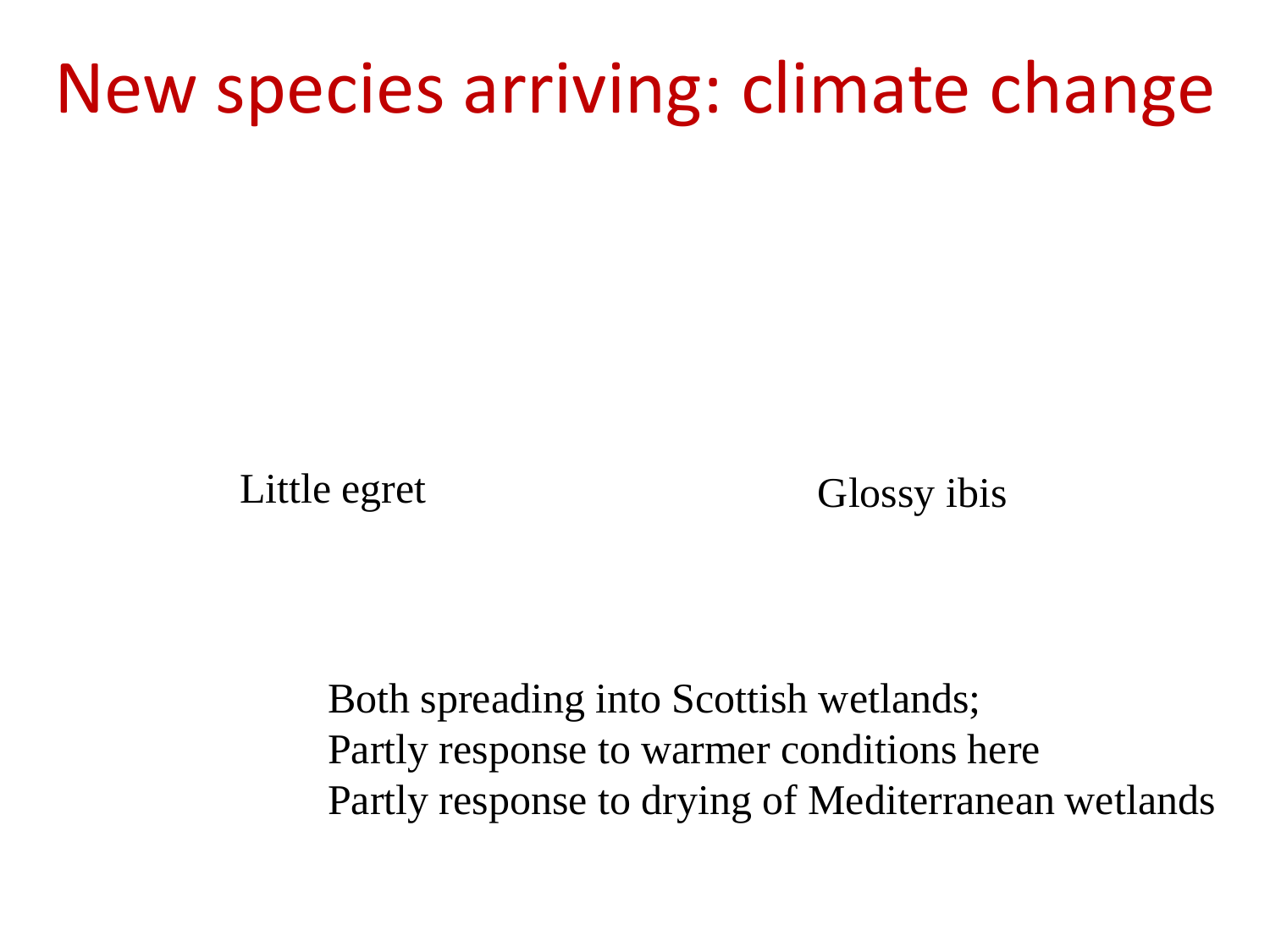#### Europe's rarest breeding bird

Pied-billed grebe: hybridizing with little grebe at a site in Argyll